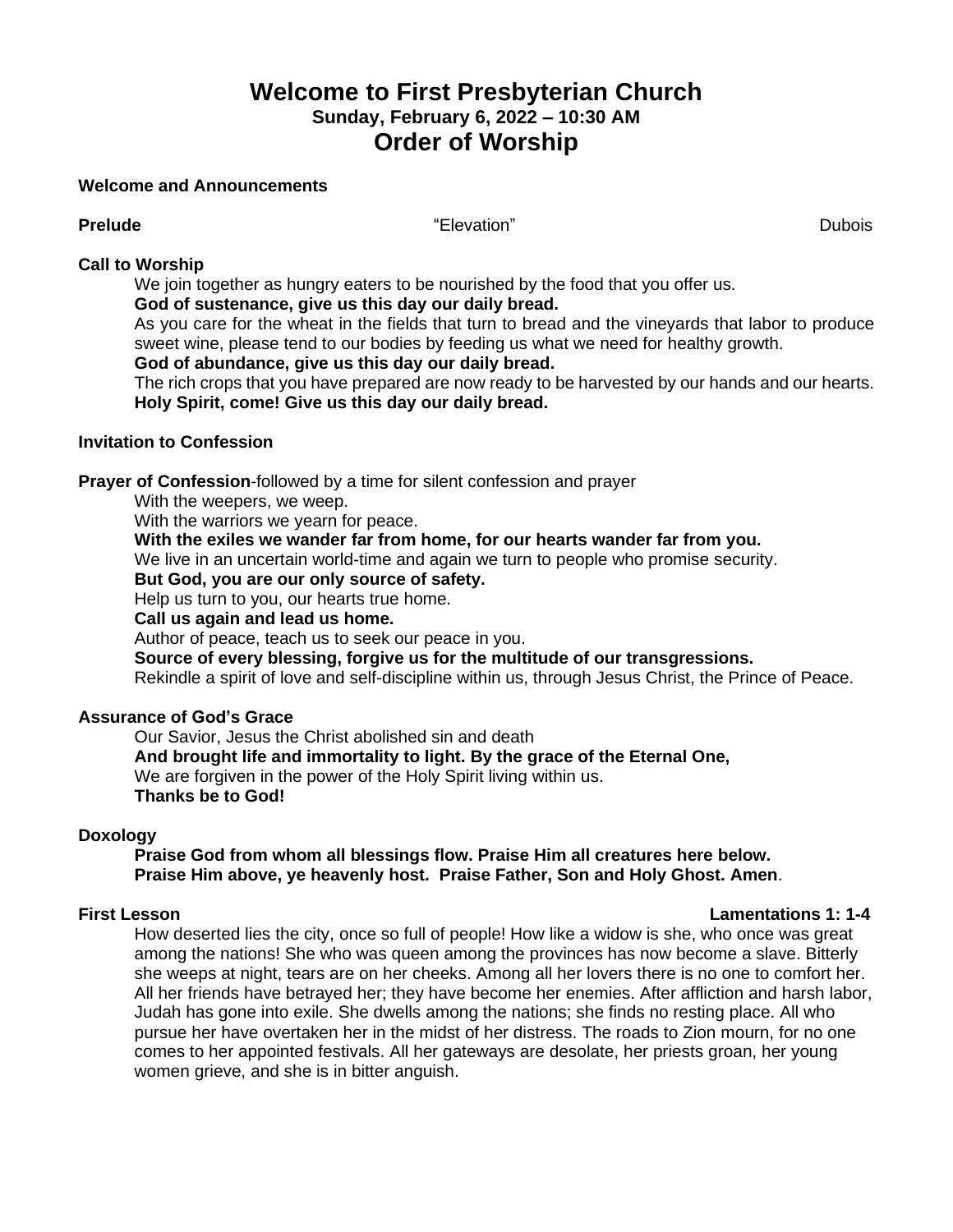#### **Second Lesson Ezekiel 36: 23-28**

I will show the holiness of my great name, which has been profaned among the nations, the name you have profaned among them. Then the nations will know that I am the Lord, declares the Sovereign Lord, when I am proved holy through you before their eyes. "For I will take you out of the nations; I will gather you from all the countries and bring you back into your own land. I will sprinkle clean water on you, and you will be clean; I will cleanse you from all your impurities and from all your idols. I will give you a new heart and put a new spirit in you; I will remove from you your heart of stone and give you a heart of flesh. And I will put my Spirit in you and move you to follow my decrees and be careful to keep my laws. Then you will live in the land I gave your ancestors; you will be my people; and I will be your God.

**Sermon** "Come Back Home"

**Special Music Come, Ye Disconsolate** " Arr. Alice Parker Michael Broadhurst, solo

Come, ye disconsolate, where'er ye languish; Come to the mercy seat, fervently kneel. Here bring your wounded hearts; here tell your anguish. Earth has no sorrow that heav'n cannot heal. Joy of the desolate, Light of the straying, Hope of the penitent, fadeless and pure! Here speaks the Comforter, tenderly saying, "Earth has no sorrow that heav'n cannot cure." Here see the Bread of Life; see waters flowing forth from the throne of God, pure from above. Come to the feast of love; come, ever knowing. Earth has no sorrow but heav'n can remove.

### **The Sacrament of the Lord's Table**

The Lord be with you. **And also, with you.** Lift up your hearts. **We lift them to the Lord.**

Let us give thanks to the Lord our God. **It is right to give our thanks and praise**.

…Therefore, with apostles and prophets, and that great cloud of witnesses who live for you beyond all time and space, we lift our hearts in joyful praise.

**Holy, holy, holy Lord, God of power and might, heaven and earth are full of Your glory. Hosanna in the highest. Blessed is he who comes in the name of the Lord. Hosanna in the highest!**

…Let us proclaim the mystery of our faith:

### **Christ has died. Christ is risen. Christ will come again.**

…Through Christ, with Christ, in Christ, in the unity of the Holy Spirit, all glory and honor are yours, almighty Father, for ever and ever.

**Our Father who art in heaven, hallowed be Thy name. Thy kingdom come. Thy will be done on earth as it is in heaven. Give us this day our daily bread; and forgive us our debts; as we forgive our debtors; and lead us not into temptation but deliver us from evil. For Thine is the kingdom and the power and the glory forever. Amen.**

**The Sharing of the Bread and Cup**

**Benediction**

**Postlude** The **Postlude** Community Postlude The *Sea Collection* and *Sea Collection* Brahms Brahms

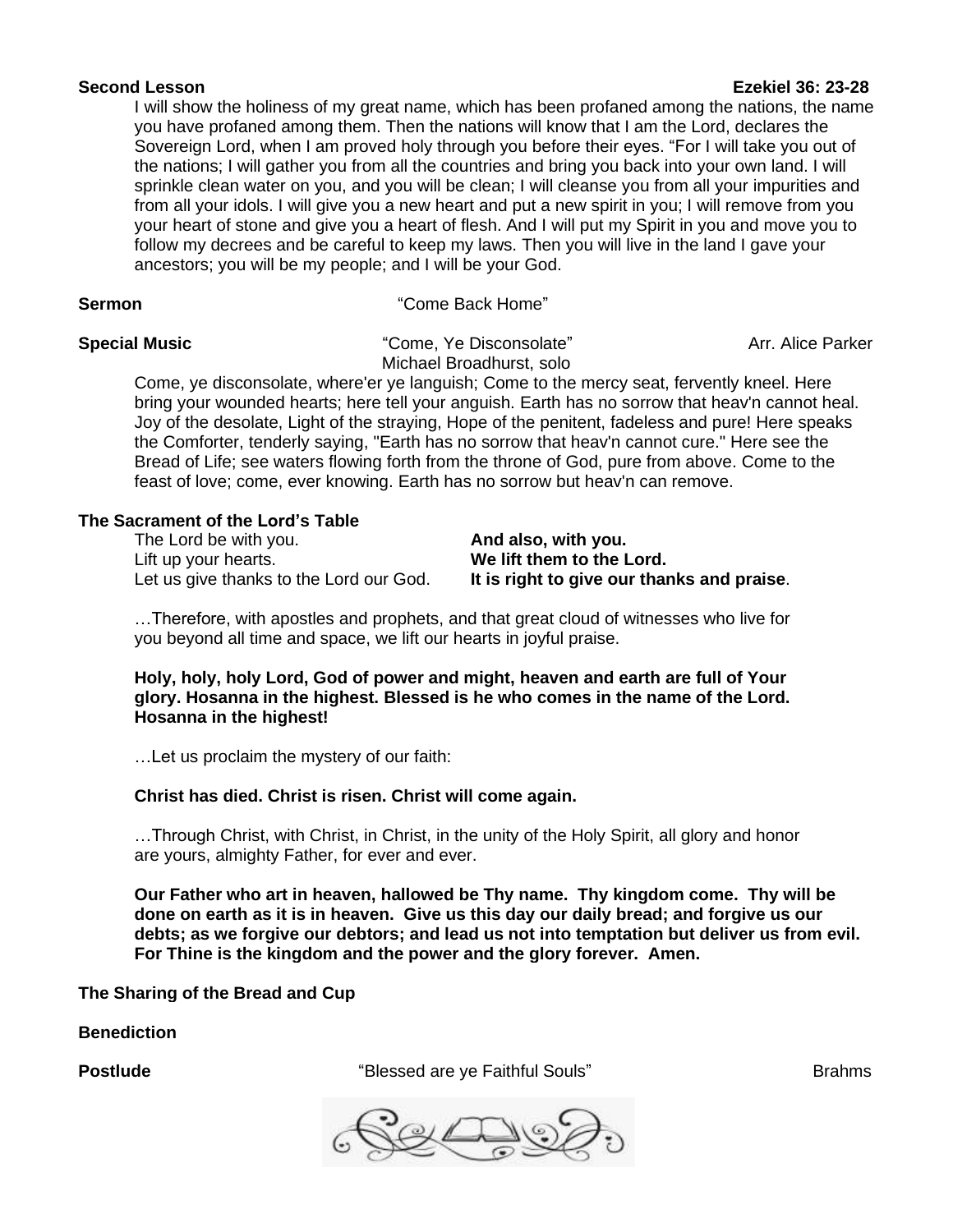**On next Sunday, February 13**, Pastor Steve will be focused on Chapter 18 of The Story.

**Offering Envelopes -** The 2022 offering envelopes have been delayed and will arrive in a few weeks. Until then, please use any other envelope, or if you have remaining 2021 envelopes, please use them. Thanks for your help.

Nancy Grant and John Hackworth

# **Church Staff**

Steve Frazier – Covenant Pastor Billy Ricketts – Pastor for Admin and Mission Outreach Edna Broadhurst – Director of Music Gabrielle Goodrich – Secretary

In the name of Jesus Christ, welcome to this morning's service of worship. Thank you for helping us maintain social distancing and a clean worship environment. Until the Corona Virus is no longer a health threat, we are participating in a more limited liturgy. Tithes and offerings may be placed in the offering plate on the piano by the front Exit door.

# **Week of February 6 - Prayers of the People**

- Sonia Powell
- Brian Patgorski
- Family of Estelle Umphlette
- Lane Pittman
- Mae Harmon
- Rose Layman
- Agnes McFadden
- **Emily Bond**
- Linda Thompson
- Monica Manley
- Paul and Alice Butler
- AT Mayo
- Family of Dick Lovingood
- Sean, whose mother, Brenda, passed away last week (friend of Oralie and Raymond)
- Iris Vann, Matt Goodrich's Grandmother
- Cathy Revell
- Those who have COVID
- Schools and educators
- Toby's cousin, Lark, who is facing serious health issues

# **JANUARY BIRTHDAYS**

- 7 David Turner
- 17 Carl Rhodes, Jr.
- 18 Brantley Aliff
- 26 Sylvie Joyner
- 27 Kay Kidd
- 27 Kerry Westerwick
- 31 Kelsey Smith
- 31 Abbey Taylor